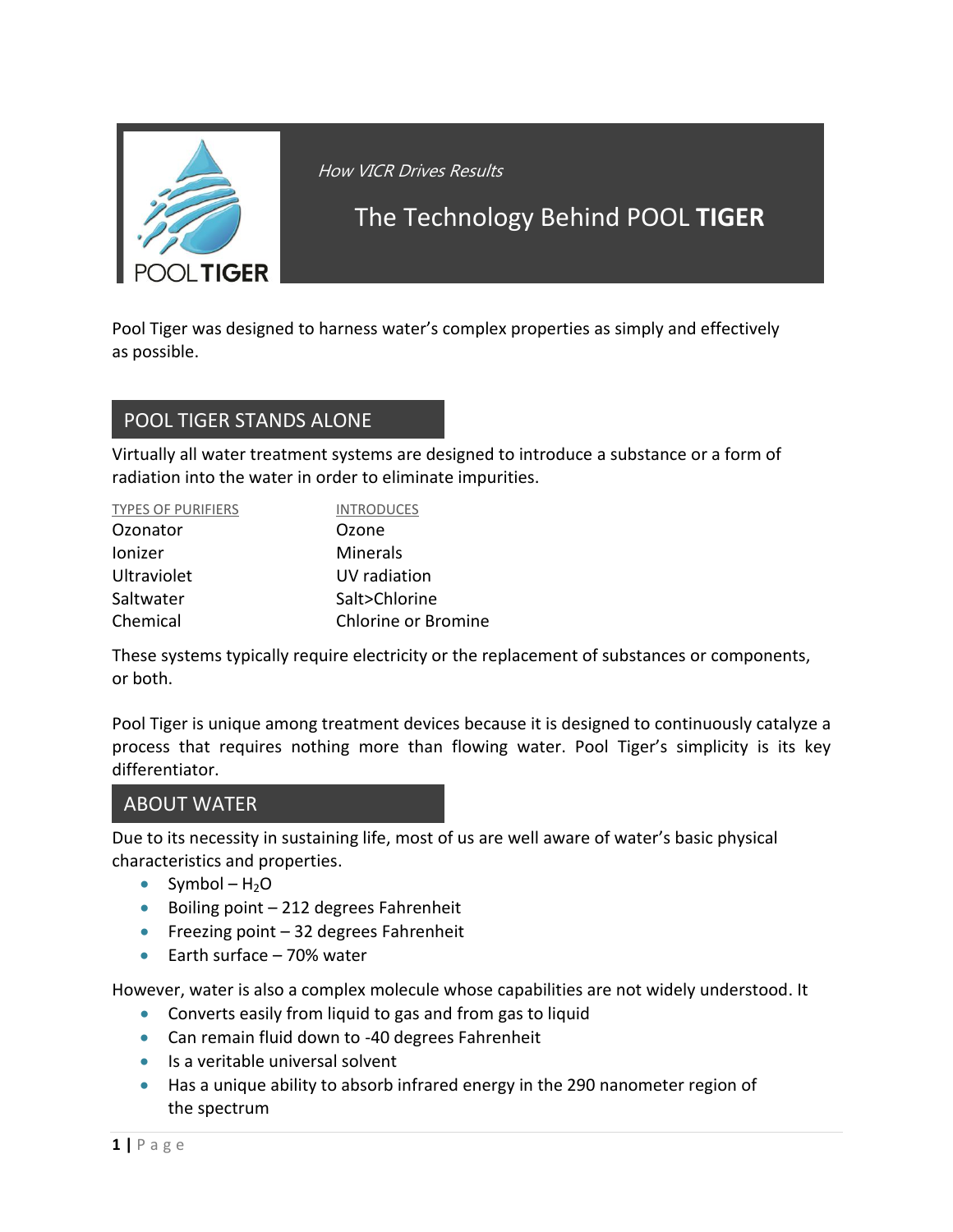The properties noted in the first and last bullet points above are critically important to the processes which form the basis of our Pool Tiger technology. There are 2 key processes. The first is what we call "Velocity Induced Catalytic Reaction" (VICR).

### VICR

Water mechanically driven by the pool pump flows into a specially-designed and patented nozzle which forces it to accelerate. As it does so, a significant drop in pressure is noted and a portion of the liquid transitions to a vapor state. Vapor, being a gas, takes the form of a bubble when submerged. In essence, the vapor bubble formation represents a transfer of energy from the pump.

The vapor bubble is a highly-excited water molecule, whose binding charges are severed by the energy. As the vapor bubble moves back to a high pressure state, it collapses against the catalyst. The stored energy is released in the form of heat that reaches approximately 5000 degrees within the catalyst matrix. The catalyst provides an electron to the unstable singular water molecule. This allows the singular water molecule to become highly ordered and to absorb the infrared energy released during the transition from vapor bubble to liquid.

The resulting combined heat and sonic signal produces a unique environment which is extremely hazardous for any algae, bacteria, viruses, parasites or other organisms present

during the transition. This heat also initiates the decomposition of acids present in the water, which serves to naturally balance the water's pH. In addition, suspended and dissolved solids present in the water become highly charged and agglomerate to form much



larger particles which drop out of suspension or are captured by the pool filter. This clarifies pool water and significantly reduces buildup on pool surfaces.

### EZ

Another driving force created during the VICR process is a change of the energy state of the water molecule. The infrared energy created during the vapor transition causes the water molecular matrix to absorb free protons and become highly negatively charged. As these molecules come into contact with hydrophilic surfaces, a highly ordered water state known as Exclusionary Water begins to form in the zone next to these surfaces (Exclusionary Zone or EZ).

This EZ water is so negatively charged that it excludes any foreign material from the EZ zone. All dissolved materials, algae and salts are forced from the zone into the bulk water zone (the water not adjacent to pool walls).